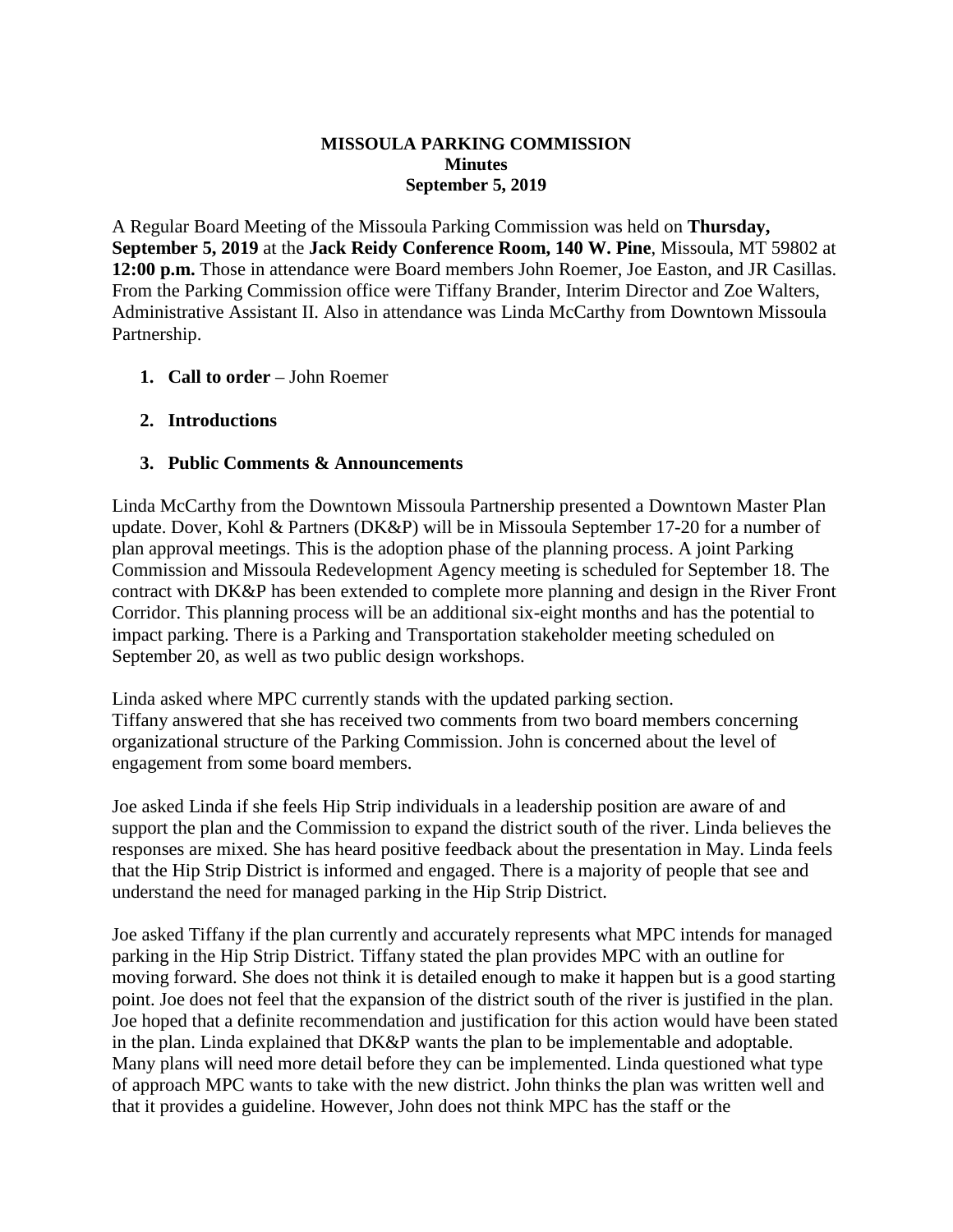administration to do what is presented. Linda mentioned that the plan focuses on transportation and reducing the demand for parking. The plan is not necessarily an outline for how to implement.

Linda asked what the Mayor's position on the plan is. Tiffany answered that she has had monthly meetings and conversations with Dale Bickell and not with the Mayor directly. In other meetings with the Mayor the plan has not been mentioned however, her general understanding is the updated chapter seems to be where it needs to be.

Joe is looking for clarification that this is our intention as a Commission to extend jurisdiction south of the river.

Joe asked where the parking requirement for the Central Business District exists right now. Linda answered that there has been no change to zoning or parking requirements.

Joe recommended John sends an agenda and a note to the Board to prepare to take vote on September 18. John agreed.

# **4. Adjustment(s) to the Agenda** - None

# **5. Approval of Minutes**

Joe Easton moved to approve the minutes from the Board Meeting held August 7, 2019. JR Casillas seconded the motion. The minutes from the regular board meeting held August 7, 2019 were unanimously approved.

## **6. Communications and Presentations**

# **7. Interim Director's Report**

Tiffany Brander provided her Interim Director's Report to the Board. She updated that the FY20 budget was adopted by City Council on September 19, 2019. She indicated that staff are moving forward with CIP and new request items. The Administrative Assistant I recruitment was posted September  $4<sup>th</sup>$  with a closing date of September 12<sup>th</sup>. Tiffany is hopeful the position will be filled by the end of October at very latest.

To date, two companies, Interstate Alarm and Systems Northwest, have completed walkthroughs for operational cameras in Central Park and Park Place. We estimate quotes will be delivered by November with the electrical conduit likely being the most expensive portion of the project. Tiffany learned that we had a previously unknown CIP that is part of the city vehicles replacement plan. MPC is approved to buy a new vehicle with the FY20 Budget. We have \$50,000 to purchase a new vehicle that was approved by City Council. The new vehicle would replace the 1995 Chevy Sierra 3500 dually truck. This vehicle could be sent to the Parks department or auctioned off. It would be out of our inventory and allow us to add a new vehicle. The new vehicle will have a snow plow, ice melt spreader, and lift gate. The 2005 Chevy Sierra would replace the 1995 Chevy Sierra as a snow removal vehicle or back-up. Tiffany would like to proceed with this. The Board approves.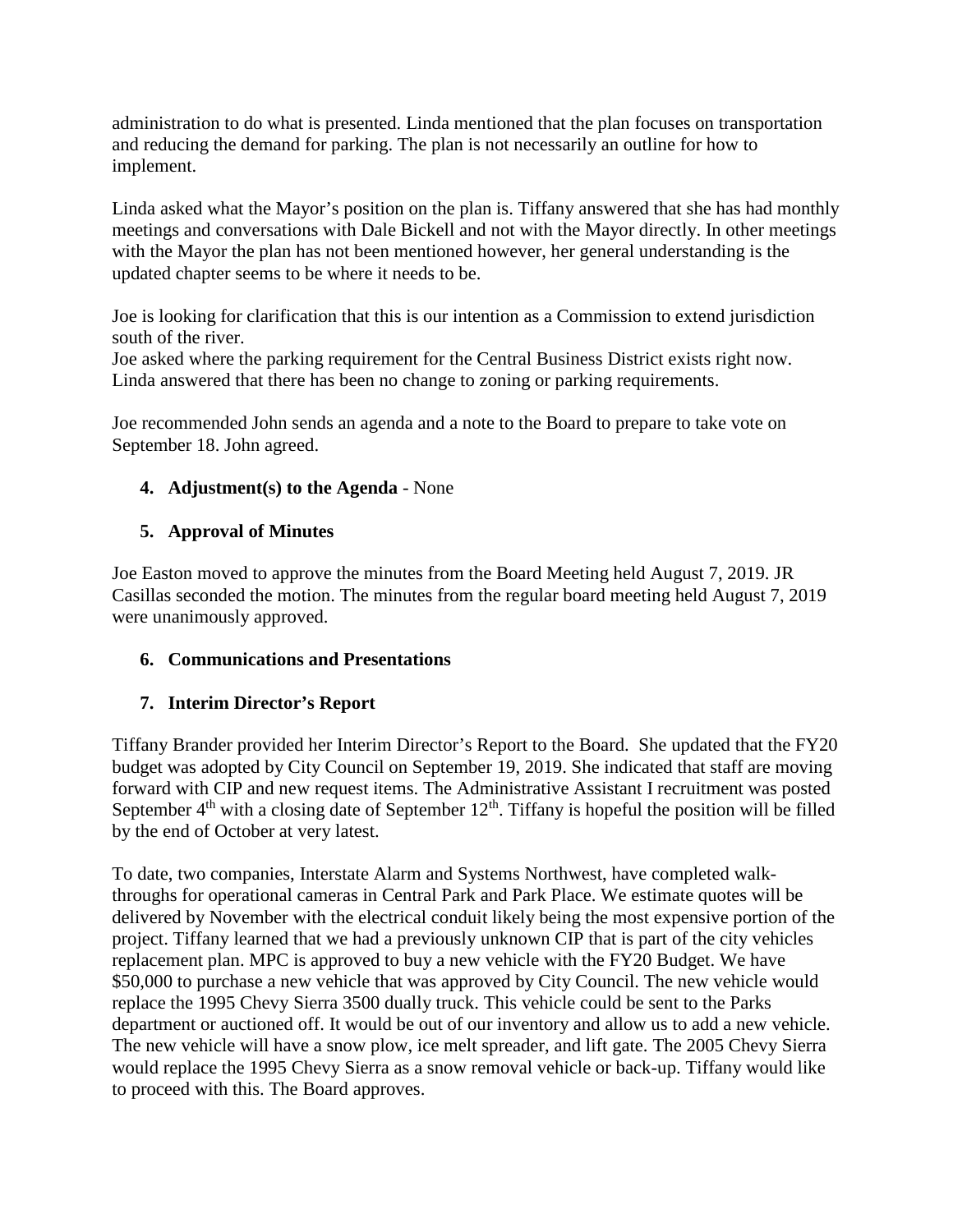Tiffany indicated that Leigh Griffing is currently scheduled to present to the Board in October and discuss FY19 year-end financials, our bond coverage, and recommendations for a reserve policy. Tiffany stated that she would also like to review the 2016 strategic plan document at the October meeting. This included 1-year and 3-year goals. Tiffany would like to start the conversation of moving towards a strategic plan process with the Downtown Master Plan and Accredited Parking Organization goals in mind.

Lastly, John Roemer congratulated Tiffany and informed the Board that she has completed her certification as a Certificated Parking Professional through the National Parking Association.

## **8. Financial Statement**

Tiffany informed the Board that July Financials have not come in yet although we should have an update at our October meeting. She indicated that it was a standard July for MPC with a payroll split between FY19 and FY20, which affects the payroll numbers. MPC has contributed \$37,500 to the second half of the Downtown Master Plan updates. Expenses for the month were \$117,000. Revenue was \$250,000, this is standard because of quarterly and semi-annual lease payments in July. It is also a little higher because of meter bag permit sales for the AC Hotel, Dick Anderson Construction, and Northwestern Energy. Gross revenue for July was \$132,000.

### **9. Executive Session**

Joe Easton moved to enter Executive Session. JR Casillas seconded. Hearing no objection, Board Chairman Roemer moved the meeting into Executive Session at 12:47 PM.

Executive Session ended at 12:55PM

## **10. Action Item(s)**

a. Interim Staffing

The Board asked for the interim period to be extended based on the recruitment timeline set by Human Resources. Tiffany and Jodi have agreed to continue the interim period another five months. The recruitment timeline would be through March 1, 2020.

Joe Easton moved that the Missoula Parking Commissioners authorize the Chair of the Parking Commission to enter into an extension of the interim period as set forth in Resolution 2018-001 on September 6, 2018. The elevation of Tiffany Brander to the position of Interim Parking Services Director and Jodi Pilgrim to Interim Administrative Services Manager will be extended for an additional five month term, expiring on or before March 1, 2020. The interim positions may be terminated with 30 days' notice.